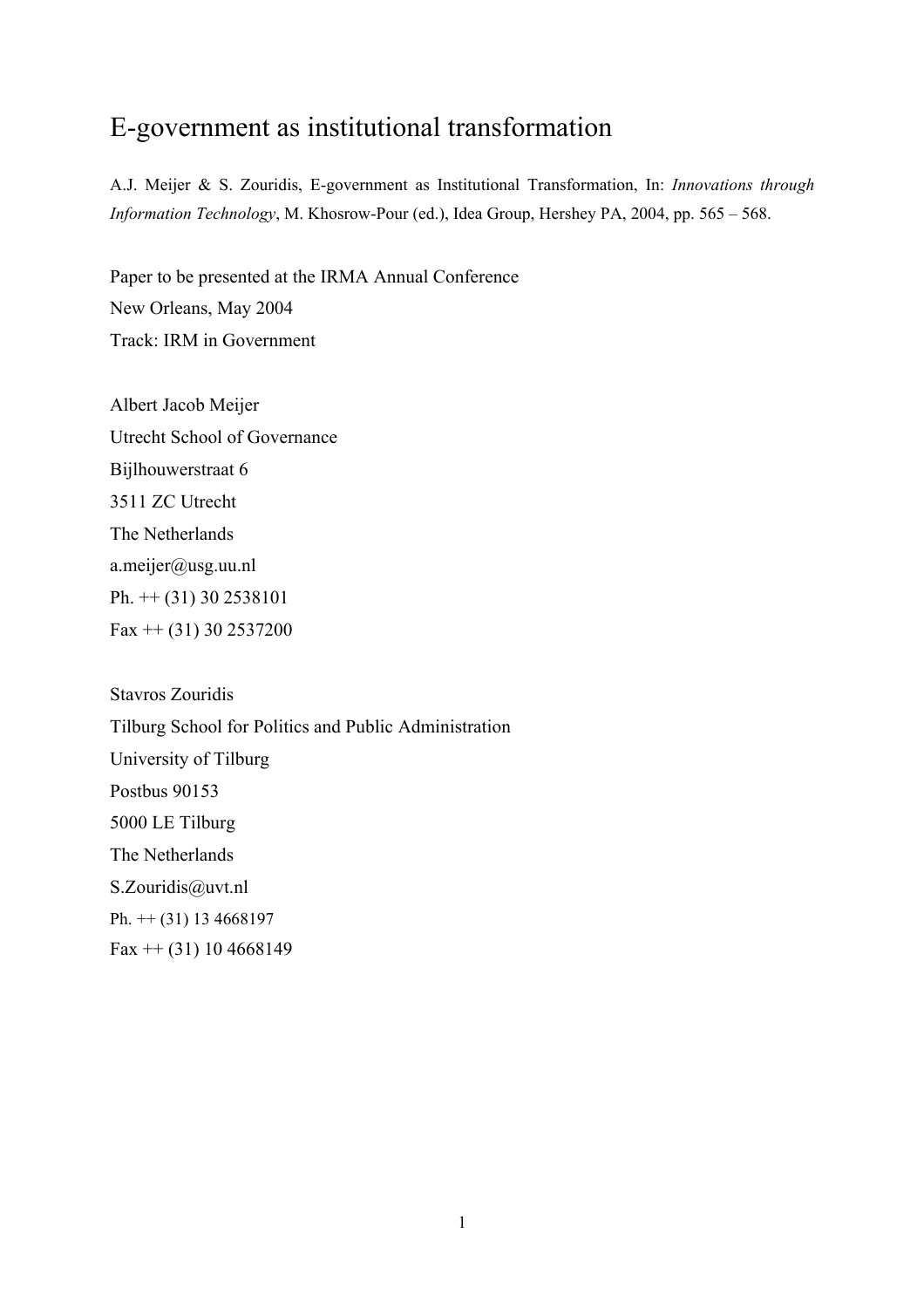#### **E-government as institutional transformation**

## **1. INTRODUCTION**

Throughout the world, e-government has become a key element of modernization and government reform programs. E-government has put a spell on public administration from Singapore to Uruguay and from the United States to Hong Kong. This worldwide movement is interesting from the perspective of information science and public administration science. For example, an interesting aspect of the worldwide e-government movement is the remarkable similarity between the e-government programs. On the surface, e-government initiatives appear to be somewhat similar throughout the world. Governments have redesigned their social security organizations, tax departments and education agencies to be able to put informational and transactional services on the world-wide web. Of course, different nations work at a different pace towards this goal and some countries are far ahead (like Singapore, Hong Kong and Korea) while others lag behind. But still the similarity between the programs and the direction in which e-government evolves is striking. E-government consultants and specialists tell us that it is only a matter of time before every government has made the transition to e-government.

How inspiring these digital dreams may be, the practice of e-government is much more a question of 'muddling through'. This side of e-government is not very prominent at international conferences. We are dazzled by the success stories and case studies, sometimes told by the project champions (consultants and civil servants). Their principle message is: 'In our country we used to have paper government in this policy sector (education, tax, social security), but now as you can see (via a direct Internet connection) we now have egovernment'. However, as impressive these case studies may sound, their resemblance sometimes becomes boring. This resemblance may also point to another phenomenon. Perhaps only the easy part of e-government has been achieved in most 'premier league' countries. After some basic transaction and information services have been put on the web, we tend to hear less about these e-government programs. And, in fact, in some countries we even observe a stagnation.

What causes the stagnation of e-government after the primary public services have been put on the world wide web? Is it because of the economic recession that innovative programs are being postponed? Do obscurantists and Luddites dominate public administration outside the basic services? Do we observe the usual implementation problems which are well known in public administration science? Ever since Wildavsky's pioneering work on implementation we know that policy programs are seldom carried out according to plan. Is it just a matter of having more patience?

In this paper we explore three possible groups of explanations. First, we assess whether the stagnation has to do with the *technology*. Does the technology not work adequately or are the beautiful simulations and prototypes difficult to implement in real organizations? Second, we look at *organizational* barriers. Do bureaucratic politics hinder the exchange of information across organizations? Is it the power of professionals with an old-fashioned idea that implementing law should be a matter for humans instead of machines? Finally, we deal with the possibility of fundamental *institutional hindrances*. Does e-government clash with fundamental values that underlie public administration?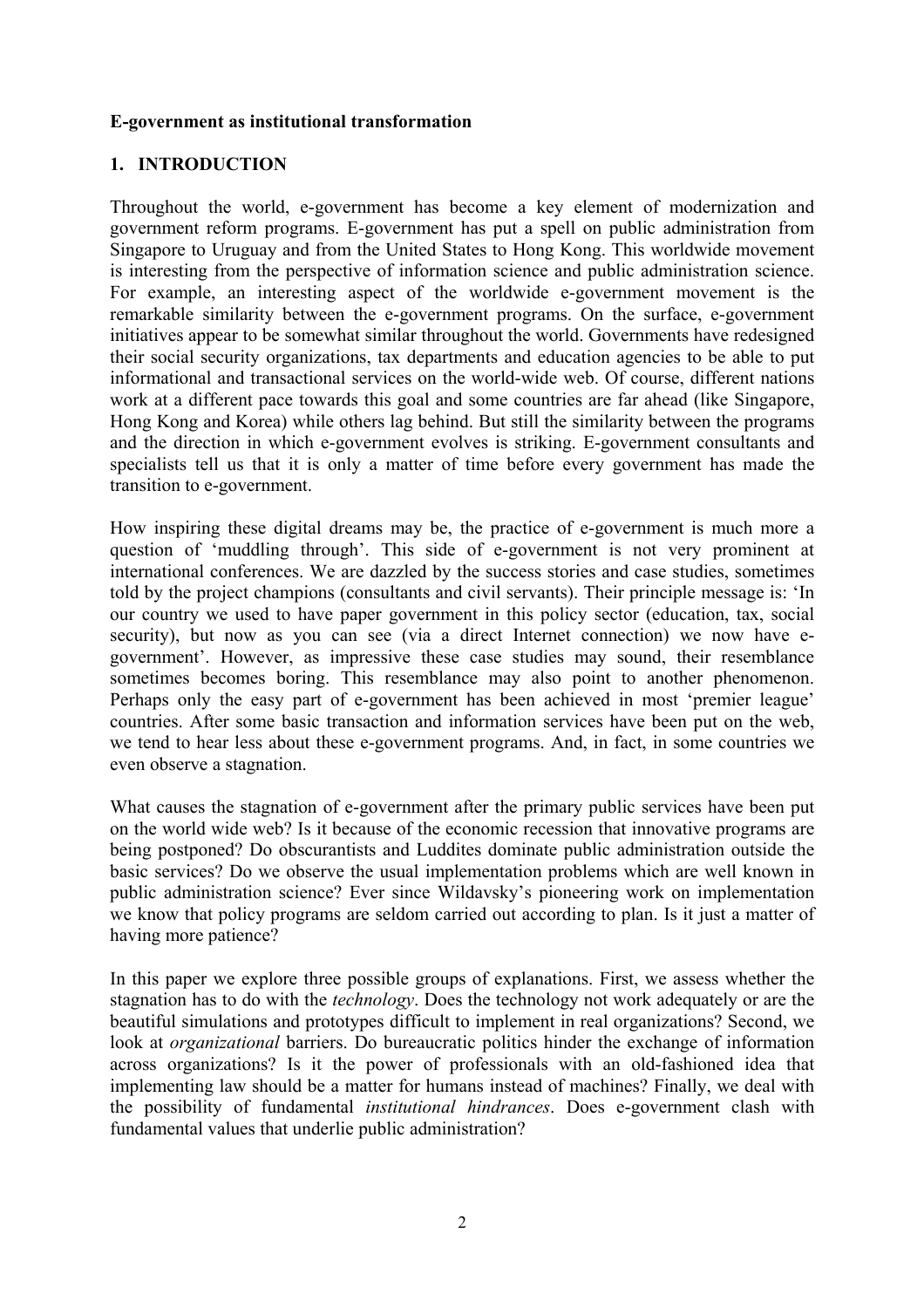We conclude that the three groups of explanations are relevant but observe that the institutional perspective receives little attention in debates on e-government. Patterns of signification, domination, and legitimation are neglected. We argue that ICT-students should learn to reflect on institutional transformations in government and, that a public debate about the institutional transformation of government is needed to make sure that we conclude with the kind of government we want.

# **2. E-GOVERNMENT BEYOND EASY SUCCESSES**

Governments all around the world have discovered the Internet and are using it to inform their citizens. Most governments have a central portal which offers access to a great variety of information about the government (Janssen & Rotthier, 2003). In that respect one could argue that the openness of government has increased and citizens are better informed about the dealings of their governments. However, the promises of e-government go much further than that. ICTs will not only improve the dissemination of government information but hold the potential for interaction, transaction and, finally, transformation. So far, however, not many governments have come much further than information and interaction (Accenture, 2002; Cap Gemini Ernst & Young, 2003; Gartner Group, 2000; UN-ASPA, 2002).

Janssen en Rotthier (2003) have conducted a comparative study on e-government implementation in eight countries.<sup>1</sup> Most government initiatives do not pass the point of the dissemination of information and interaction with citizens. Janssen en Rotthier show that the countries main aim is to realize e-service delivery but fail to realize their aspirations because they are still faced with deficient possibilities for a unique online authentification of citizens. Other technological requirements include the identification of citizens in the back office, security issues and a service delivery architecture. Besides the security issues, there hardly seem to be any technological barriers for e-government. The necessary technology for online transactions has already been implemented in the private sector. Another technological barrier may be the limited number of citizens who have access to the Internet. Especially in Western Europe, the United States and Southeast Asia this can no longer be a valid argument. Finally, the bandwidth has enormously increased during the last decade. Nowadays even more sophisticated services can cheaply be distributed via the Internet.

At this point, proponents of e-government will emphasize that governments will need to tackle these technological issues. This will open the way for further development of egovernment and create the opportunity to move on to the transaction and transformation phases. One may wonder, however, whether these technological issues are the only barrier for the further development of e-government. Research has convincingly shown that the successful use of ICTs requires more than adequate technologies. Organizational factors influence the success of technological development (see Clarke, Lehaney & Evans, 2003, for a vivid illustration).

## **3. THE ORGANIZATION: RESISTANCE AND LEADERSHIP**

Adequate use of technologies requires an adequate organization. A classical adage of the IT business perfectly expresses this need: 'If you automate a mess, you get an automated mess'. The importance of organizational change has been most clearly expressed by the Business Process Re-engineering (BPR) School (Hammer & Champy, 1993; Davenport, 1993; Taylor,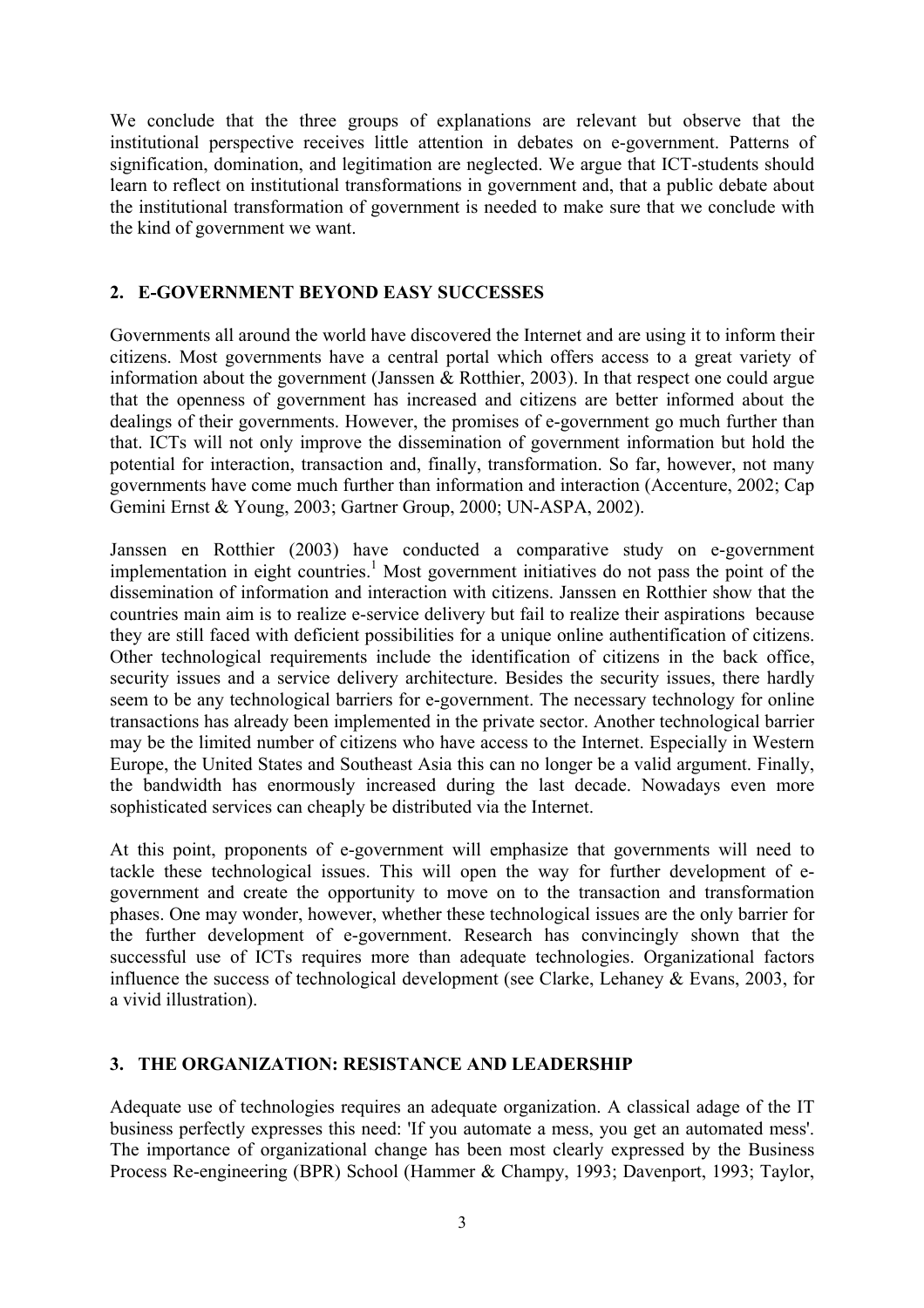Snellen & Zuurmond, 1997). Proponents of BPR emphasize that we should deliberately put aside the existing system and redesign the process on the basis of the original meaning and its mission.

The importance of organizational change for a transformation from government to egovernment is clear. These changes especially concern standard processes for the production and distribution of public services (benefits and allowances, permits and grants). These processes have to be rationalized and standardized. Also, the organization structures have to be adapted to the redesigned processes. Although the redesign process can be rather complicated (for example, the dissemination of government information via one portal), there are many examples of successful redesign. Organizational change can be hard to achieve. Within organizations, professionals often resist the implementation of information systems because they feel that their autonomy is threatened (Zuurmond, 1994). On the interorganizational level, organizations are also hesitant to cooperate (Homburg, 1999). In public administration, cooperation across policy sectors is often considered to be difficult.

Change management is a key concept in theories on business process redesign. Management has to find ways to guide the organization through a process of change. This change seems to be hard to achieve, harder than in the private sector. Because of the lack of market pressures and incentives in public administration, change and innovation have to be explicitly enforced. In addition, public administration as an institution functions rather conservatively (see for example Jacobs, 1994). Caldow (2001) suggests that the role of leadership in promoting this change is crucial. Strong leaders in public administration should have a firm view on egovernment and convince employees and public organizations to proceed on the route to egovernment. Furthermore, they need to be patient in order to implement the necessary transformation of persistent standard operating procedures.

The question is whether strong leadership and adequate change management are sufficient. Is public administration lagging behind the private sector because there is a lack of strong leaders and inadequate change management? Or are there other factors to be considered? We suggest that the change from government to e-government is not only slow because of a lack of technological solutions and strong leaders but also because meaning, power and norms underlie present forms of government. These forms generally change slowly. To understand the change from government to e-government we need to look at these institutional factors. Of course, 'organization' and 'institution' are two concepts that are connected to one another. While 'organization' refers to the level of processes, structures, strategies and systems, the concept of 'institution' encompasses the fundamental values, norms and belief systems that are deeply embedded in the organization's patterns of signification, domination and legitimation.

#### **4. GOVERNMENT'S CORE INSTITUTIONS: OBSCURANTIST OR MISUNDERSTOOD?**

Although the alleged inherent institutional meaning of information technology has been disputed ever since its existence, there is hardly anybody who still holds the naive belief that information technology is a neutral instrument. An early interesting institutional approach of the interaction between information technology and its (organizational, cultural, and political) context can be found in the work of Shoshana Zuboff (1988). She argues that information technology always has two dimensions: an intrinsic dimension and a situational dimension.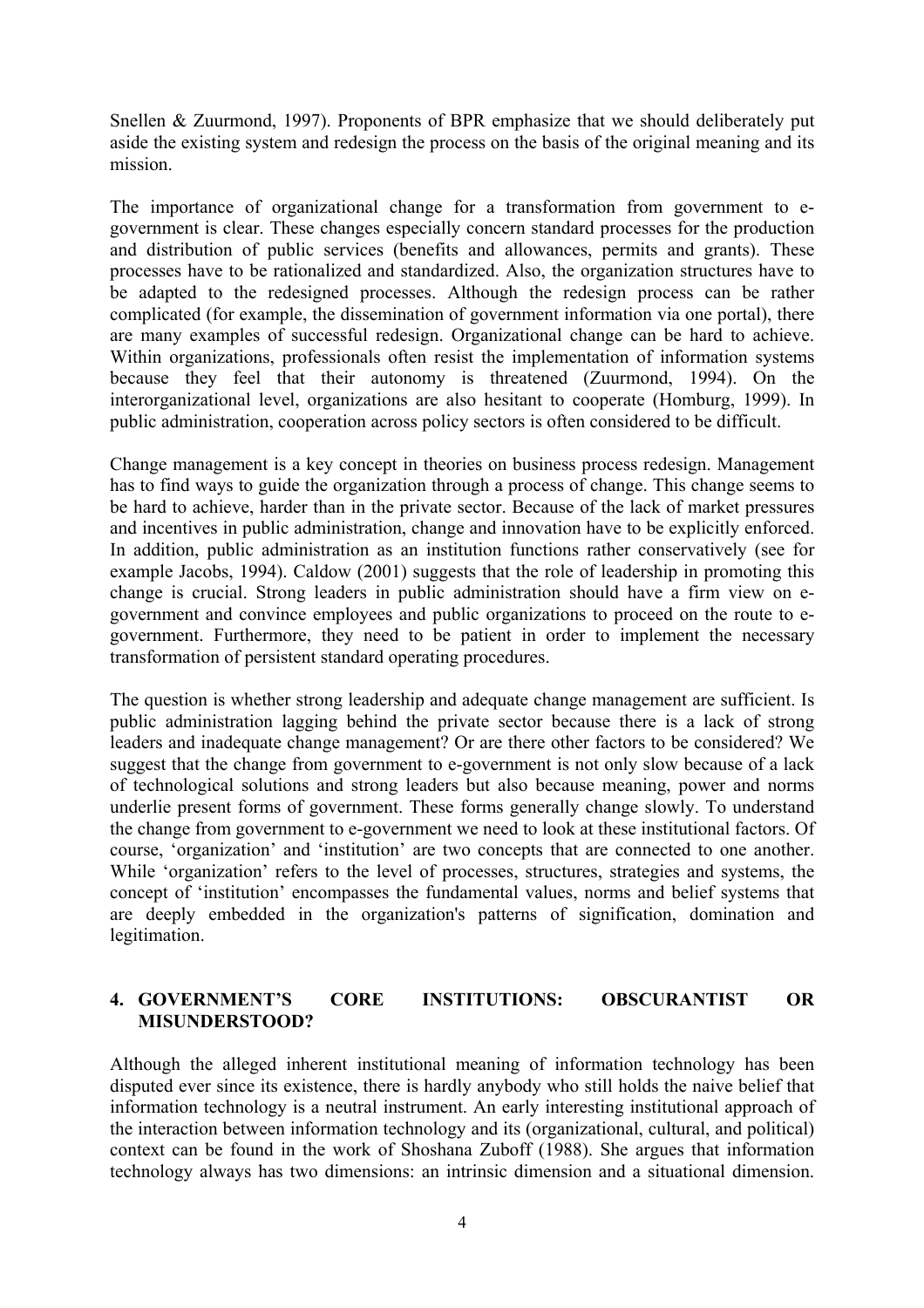The intrinsic dimension refers to the potential of change that is connected with technology. At the same time, the changes that occur cannot be attributed solely to the technology. She argues: 'Between the turning of the rim and the emergence of a new pattern, there is another force that infuses the final configuration with meaning: the human activity of choice' (Zuboff, 1988: 388).

In her widely acclaimed article Orlikowski (1992) has used Giddens' structuration theory to understand the relation between information technology and organizations. She stresses the duality of technology: institutional properties influence humans in their interaction with technology and at the same time interaction with technology influences the institutional properties of an organization. Following Giddens' work, Orlikowski indicates that there are three fundamental elements of social interaction: meaning, power and norms. Interpretative schemes play a key role in constituting and communicating meaning and result in structures of signification. Power is understood as 'transformative capacity' and results in structures of domination. Norms are expressed in normative sanctions and result in structures of legitimation. These three structures structure social interaction but are also reinforced and challenged through social interaction.

Institutional theory has always played a key role in the science of public administration. This paper is too confined to deal with all the relevant institutions. Some of the most important institutions – structures of signification, domination and legitimation – are discussed to indicate how these institutions work and why they are so important to understand the transition from government to e-government. The stagnation of e-government may be due to the following institutions:

- − *Division of powers.* The division of executive, legislative and legal powers is a core institution in public administration. This division is regarded to be crucial in preventing the abuse of public authority. In e-government, the division of powers may be challenged since, from an ICT-perspective, it may be rational to integrate information systems of executive, legislative and legal powers. This seems more efficient but it leads to questions concerning safeguards against the abuse of public authority.
- − *Rule of law.* The rule of law provides safeguards against the power of state organs in western societies. Governments do not only function in democratic contexts but also have to abide by general rules. Governments cannot decide freely on their actions and decisions, but they are disciplined by legal principles, such as legal security and legal equality. In the context of e-government, these rules can form obstacles to effective and efficient information systems and from an ICTperspective these rules often seem irrational.
- *Government by the people.* In essence democracy is based on government by the people and for the people. This implies that government decisions concerning the design of information systems can be altered when the people, for example through elections, have indicated that they do not agree with these decisions. From an ICT-perspective government can then seem to be lacking stability and this can hamper the development of large information systems.
- − *Bureaucracy*. The term 'bureaucracy' is often used in a derogatory manner but also embodies important values like neutrality, equal treatment, and democratic control. Hierarchy is an essential element of bureaucracy but communication technologies can challenge this hierarchy. Bureaucracies have been criticized for their failure to deal with dynamic environments and network organizations seem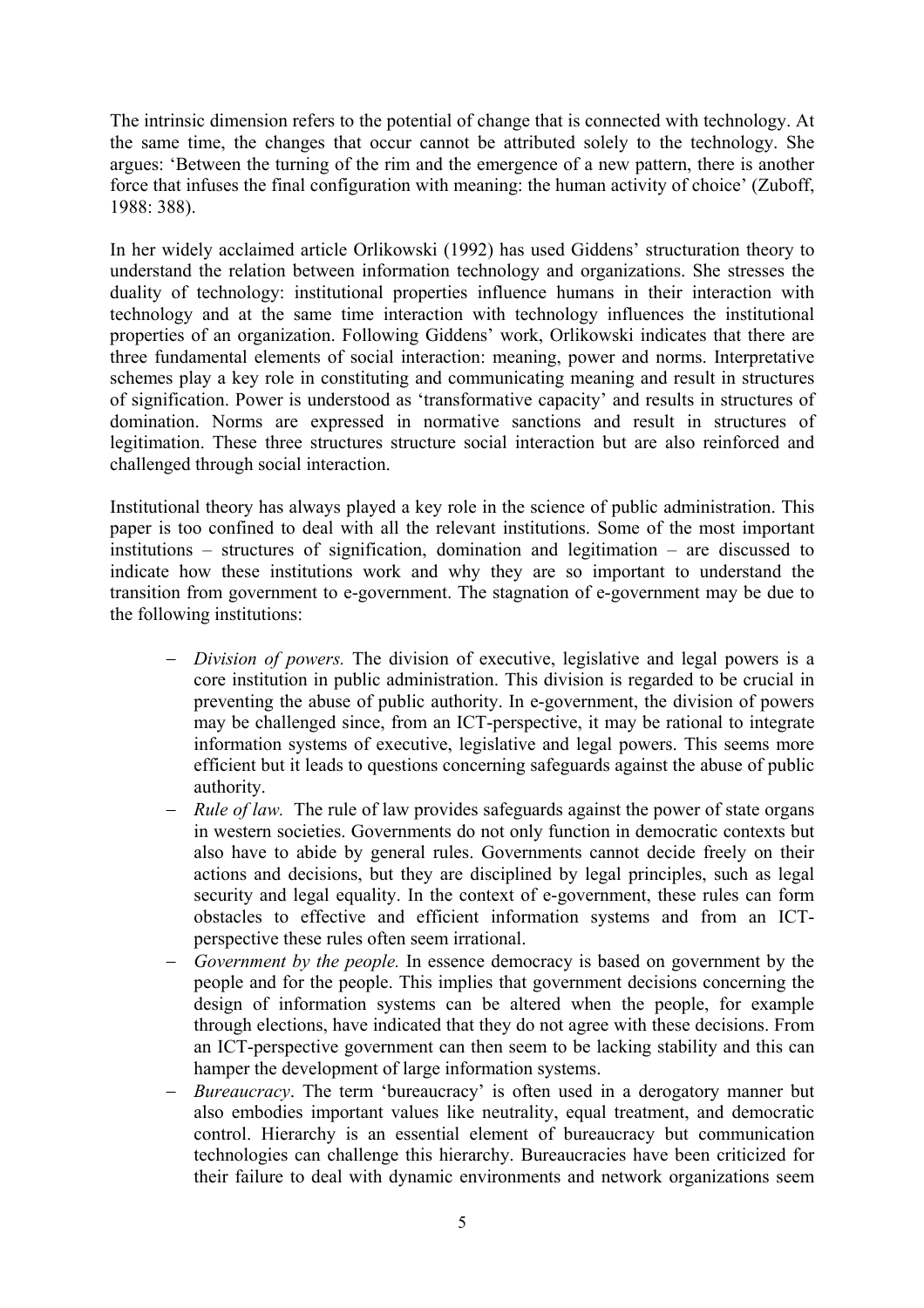more rational from an ICT-perspective. The uncertainty is, however, whether neutrality, equal treatment, and democratic control can be preserved in network organizations.

These institutions can help us understand why good technology and strong leadership may sometimes not be sufficient for a transformation to e-government since this transformation takes place within these institutional structures. The structuration theory and Orlikowski's interpretation of it also stress that structures are not only reinforced but also challenged in social interactions. This means that the transformation from government to e-government can result in institutional transformation.

## **5. GOVERNMENT AS AN INFORMATION MACHINE AND A SEAMLESS WEB**

Since we are now in the middle of a process of institutional change in government, it is difficult to grasp the essence of the changes. Snellen & van de Donk (1998) have tried to catch the essence of the present institutional changes in ten 'statements'. These statements refer to themes such as the territorial foundations of the state, the balance between the public and the private sphere, discretionary power of bureaucrats, the foundations of bureaucracy and the structure of policymaking processes. They admit, however, that their answers are still somewhat ambiguous.

Marshall McLuhan's (1964) 'the medium is the message' can help us to understand the present institutional transformation in government. Following Marshall McLuhan, Neil Postman argues that a specific ideology is hidden behind every technology. Every seemingly neutral technical instrument is tied up with (hidden) ideological bias. Although one is able to use a hammer in numerous ways, to a man with a hammer everything looks like a nail. Postman proceeds: 'To a man with a pencil everything looks like a list. To a man with a camera, everything looks like an image. To a man with a computer, everything looks like data. And to a man with a grade sheet, everything looks like a number.' (Postman, 1993)

According to the ideology of information technology, everything is essentially a matter of information collection, information processing and information dissemination. When we believe the e-government ideology, government essentially becomes a matter of information. Whether this is done manually or by computers, it will be the same process. Citizens are better served when the computers process the information, because they are more efficient and more reliable. However, government is not only about efficient service delivery but also about competing values. Will there still be room for fundamental debates on competing values in e-government or will all debates be framed in terms of efficient information processing?

The ideology behind communication technologies seems to be 'making connections' (Sproull & Kiesler, 1991). Boundaries disappear when communication technologies are introduced. These boundaries concern boundaries between countries, boundaries between the different powers within a state and boundaries in organizations. Government may turn into a seamless web. This seamless web will not be limited to the public sector: communication technologies will also increase the connections with citizens and the private sector. Yet, as Castells (1996) describes, not everybody will be included in this web. You are either in the web or outside of it. The excluded may turn to crime, fundamentalism, and even terrorism.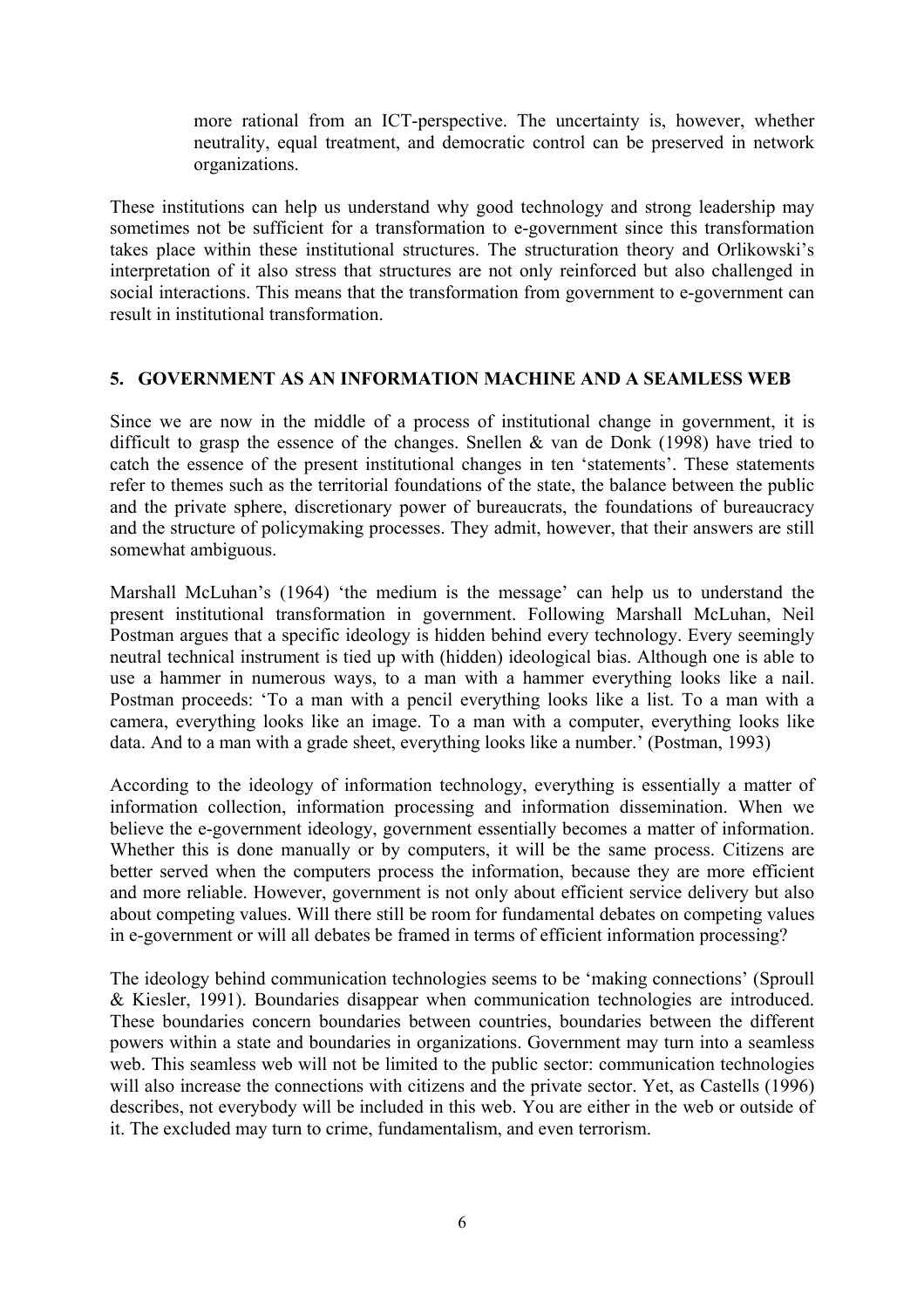## **6. DEBATING THE FUTURE OF GOVERNMENT**

In line with McLuhan's 'the medium is the message' we indicated a probable outcome of the institutional change of government. In line with Giddens' structuration theory we want to emphasize that these outcomes are not deterministic. Orlikowski (1992: 405) indicates that technologies are interpretively flexible. Shaping of e-government takes place through the actions of a wide variety of actors ranging from ICT-specialists to public managers and lawyers.

This leads us to the following questions. How we can use the interpretative flexibility of technologies to reshape public institutions? Can we avoid the transformation of government to a single-minded information machine? Can we avoid large groups of people being excluded from government? What can we learn from the history of current institutions and how can these lessons be used in the formation of e-government?

We think that a public debate on the transition from government to e-government is required. Institutional changes will catch us by surprise as long as the debate about e-government is only seen in technological and organizational terms. E-government is not only a government that is more effective and efficient, e-government is about new structures for signification, domination and legitimation. Because e-government is a political and institutional movement, it needs to be politically and institutionally debated (see for example Zouridis & Thaens, forthcoming). What kind of structures do we want?

Shaping a public debate about the future of government is not easy. It is extremely difficult to get a grasp of the changes that are taking place around us. But the alternative seems even less preferable. Up to now, the institutional transformation of our governments takes place implicitly. Currently, scholars, consultants, and public managers concentrate on the instrumental and technical levels. We think that a debate should take place in a formal setting such as in Parliament and in universities but also in informal settings like on the Internet. Furthermore, we should not only focus on a rational debate but should stimulate artists and science fiction writers to join in the debate. This debate will not result in collective decisionmaking but will enhance the level of collective reflection and therefore, hopefully, improve decisions on e-government.

Reflections on the nature of e-government should also be integrated in education programs. Students should learn to reflect on these institutional changes and discuss the consequences of these changes. To a large degree, the ICT-specialist will be shaping our future governments. If these specialists do not take the basic institutions of public administrations into account, their attempts to implement e-government beyond the basic services will fail. And if they do succeed, the result will be even worse because the ICT-specialist would then really turn public administration into an information machine.

<sup>1</sup> Belgium, Canada, Finland, France, Germany, Ireland, the Netherlands and the United Kingdom.

## **References**

Accenture, 2002, *eGovernment Leadership - Realizing the Vision*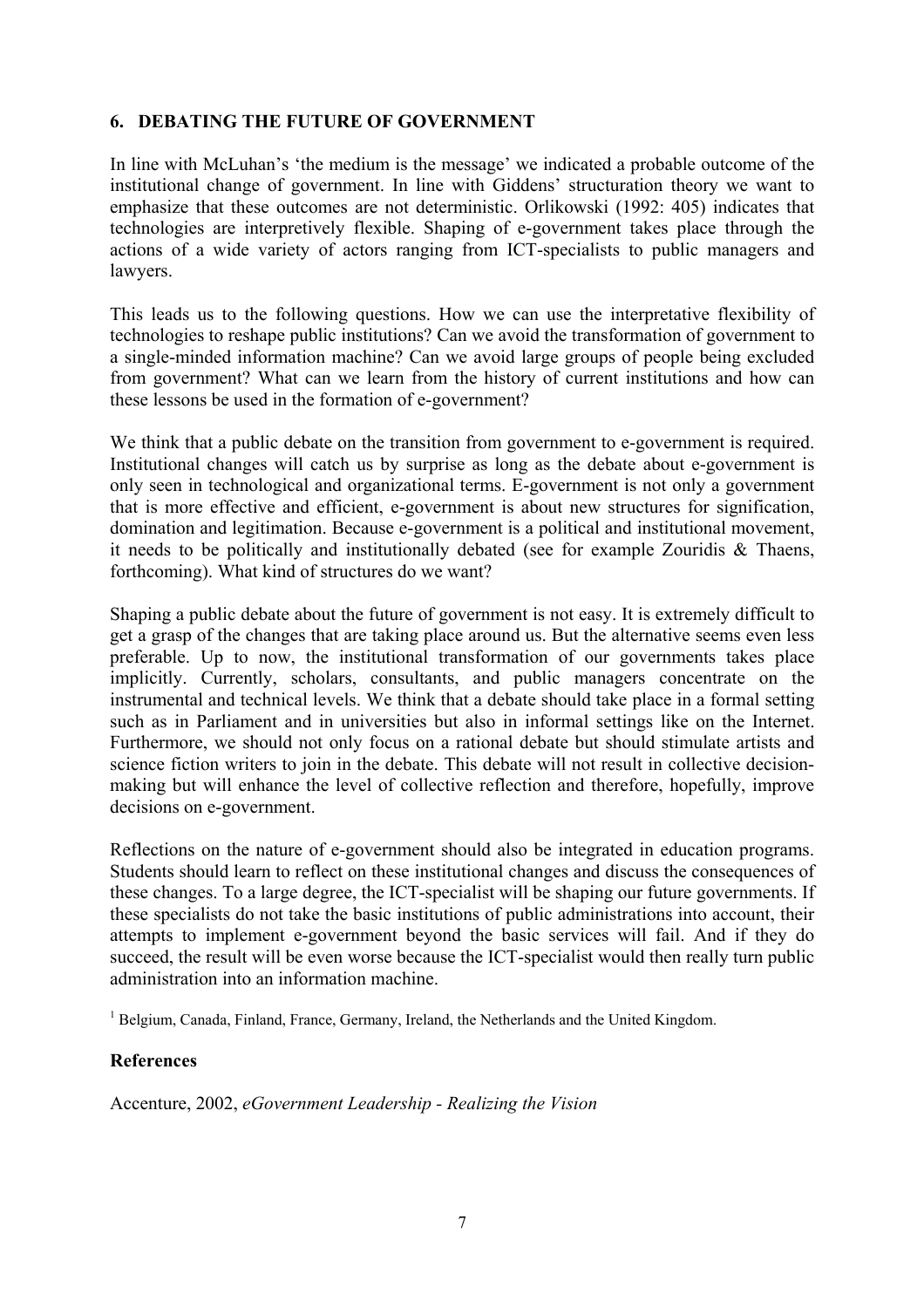J. Caldow, 2001, *Seven E-Government Leadership Milestones*, Retrieved from: http://www.ieg.ibm.com/thought\_leadership/Seven\_E-Gov\_Milestones.pdf, September 9, 2003).

Cap Gemini Ernst & Young, 2003, *Online availability of Public Services: How does Europe Progress? Web Based Survey on Electronic Public Services*

M. Castells, 1996, *The Rise of the Network Society, The Information Age: Economy, Society and Culture Volume I*, Blackwell Publishers, Cambridge MA.

S. Clarke, B. Lehaney & H. Evans, 2003, A Study of a U.K. Police Call Centre. In: *Information Technology and Organizations: Trends, Issues, Challenges and Solutions*, M. Khosrow-Pour (ed.), Idea Group, Hershey PA, pp. 216 – 219.

T.H. Davenport, 1993, *Process Innovation: Reengineering Work Through Information Technology*, Harvard Business School Press, Boston.

Gartner Group, 2000, *Western Europe Government Sector: IT Solution Opportunities*

M. Hammer & J. Champy, 1993, *Reengineering the Corporation. A Manifesto for Business Revolution*, Harper Collins, New York.

V.M.F. Homburg, 1999, *The Political Economy of Information Management. A Theoretical and Empirical Analysis of Decision Making regarding Interorganizational Information Systems*, Labyrint Publication, Capelle aan de IJssel.

J. Jacobs, 1994, *Systems of survival. A Dialogue on the Moral Foundations of Commerce and Politics*, New York

D. Janssen & S. Rotthier, 2003, How are they doing elsewhere? Trends and consolidations in e-government implementation. *Paper presented at the annual EGPA Conference*, Oeiras.

M. McLuhan, 1964, *Understanding Media: The Extensions of Man*, McGraw-Hill, New York.

N. Postman, 1993, *Technopoly. The Surrender of Culture to Technology*, New York

W.J. Orlikowski, 1992, The Duality of Technology: Rethinking the Concept of Technology in Organizations, *Organization Science*, Vol. 3, Nr. 3: 398-427.

I.Th.M. Snellen & W.H.B.J. van de Donk, 1998, Towards A Theory Of Public Administration In An Information Age. In: *Public Administration in an Information Age. A Handbook*, I.Th.M. Snellen & W.H.B.J. van de Donk (eds.), Informatization Developments and the Public Sector 6, IOS Press, Amsterdam, pp. 3 – 19.

L. Sproull, & S. Kiesler, 1991, *Connections. New ways of working in the networked organization*, The MIT Press, Cambridge (Massachusetts).

J.A. Taylor, I.Th.M. Snellen & A., Zuurmond, 1997, *Beyond BPR in Public Administration*, IOS Press, Amsterdam.